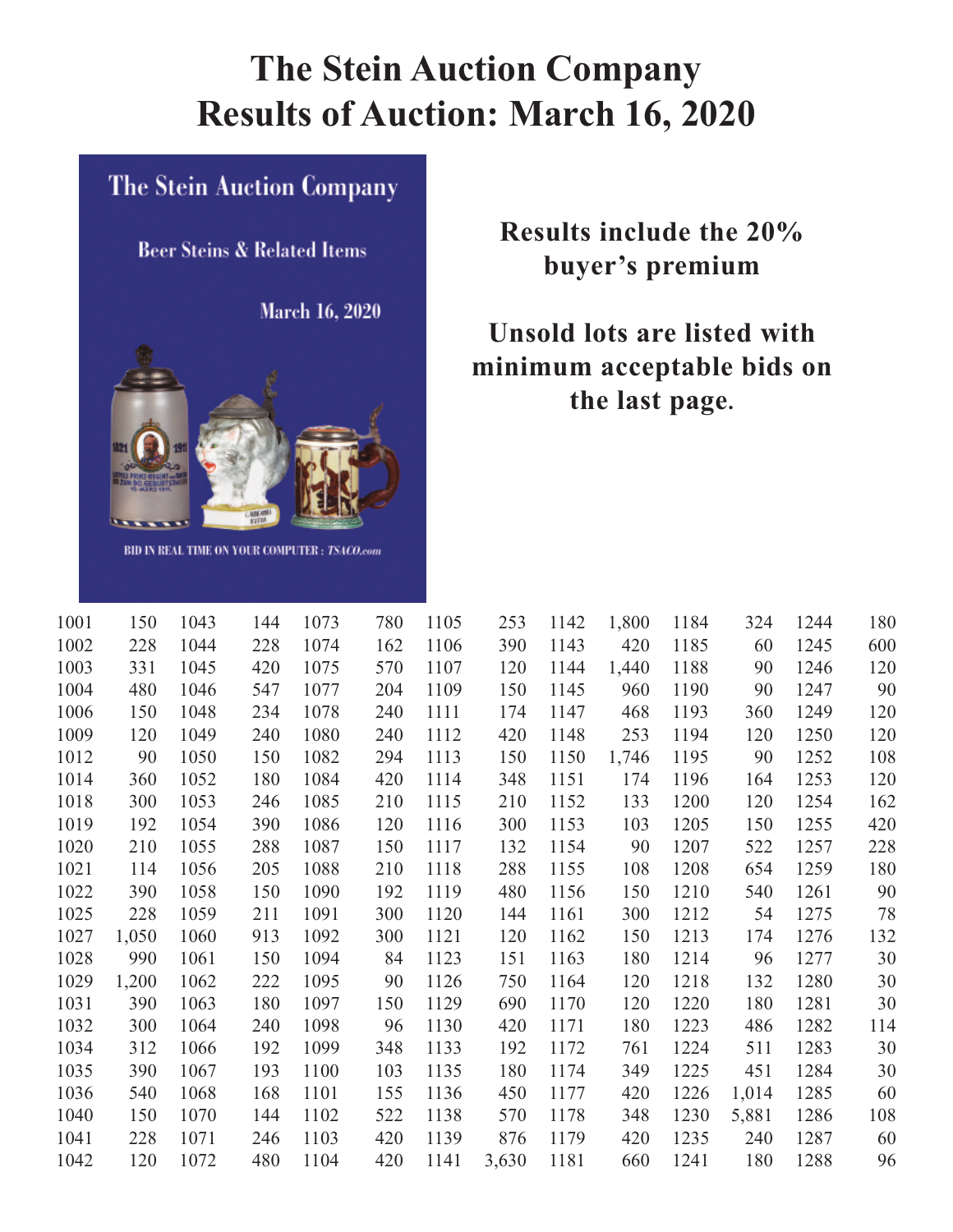| 1290 | 60    | 1332 | 222 | 1376 | 198   | 1424 | 1,770 | 1476 | 228   | 1524 | 132 | 1587 | 60  |
|------|-------|------|-----|------|-------|------|-------|------|-------|------|-----|------|-----|
| 1292 | 60    | 1333 | 228 | 1377 | 90    | 1427 | 288   | 1479 | 810   | 1525 | 198 | 1588 | 198 |
| 1293 | 138   | 1334 | 204 | 1378 | 162   | 1429 | 492   | 1480 | 604   | 1526 | 216 | 1589 | 144 |
| 1294 | 90    | 1335 | 228 | 1379 | 300   | 1430 | 600   | 1481 | 192   | 1528 | 90  | 1590 | 192 |
| 1295 | 240   | 1336 | 240 | 1380 | 390   | 1431 | 3,066 | 1482 | 192   | 1529 | 156 | 1591 | 150 |
| 1296 | 60    | 1337 | 324 | 1383 | 240   | 1433 | 240   | 1483 | 390   | 1532 | 181 | 1594 | 60  |
| 1297 | 90    | 1339 | 336 | 1384 | 2,880 | 1437 | 240   | 1484 | 132   | 1533 | 60  | 1595 | 150 |
| 1300 | 90    | 1340 | 169 | 1385 | 1,200 | 1439 | 60    | 1485 | 1,051 | 1535 | 216 | 1596 | 228 |
| 1301 | 168   | 1341 | 264 | 1387 | 180   | 1440 | 181   | 1486 | 480   | 1536 | 228 | 1597 | 120 |
| 1302 | 60    | 1342 | 132 | 1388 | 240   | 1441 | 132   | 1487 | 211   | 1537 | 312 | 1598 | 204 |
| 1305 | 216   | 1343 | 192 | 1389 | 810   | 1442 | 120   | 1488 | 60    | 1538 | 102 | 1599 | 132 |
| 1307 | 114   | 1344 | 486 | 1390 | 228   | 1443 | 276   | 1491 | 150   | 1541 | 158 | 1600 | 228 |
| 1308 | 198   | 1345 | 90  | 1392 | 324   | 1444 | 180   | 1493 | 150   | 1543 | 120 | 1601 | 84  |
| 1309 | 180   | 1347 | 138 | 1393 | 960   | 1445 | 390   | 1494 | 180   | 1544 | 120 | 1603 | 168 |
| 1310 | 222   | 1351 | 631 | 1394 | 762   | 1446 | 390   | 1495 | 522   | 1546 | 132 | 1605 | 90  |
| 1311 | 540   | 1353 | 511 | 1395 | 3,840 | 1447 | 390   | 1496 | 402   | 1547 | 90  | 1607 | 180 |
| 1313 | 180   | 1354 | 204 | 1396 | 1,560 | 1448 | 288   | 1498 | 330   | 1548 | 168 | 1608 | 120 |
| 1314 | 150   | 1355 | 204 | 1397 | 1,680 | 1453 | 276   | 1499 | 1,560 | 1549 | 216 | 1609 | 96  |
| 1315 | 1,302 | 1357 | 109 | 1398 | 7,861 | 1454 | 240   | 1500 | 43    | 1550 | 168 | 1610 | 120 |
| 1316 | 348   | 1358 | 90  | 1401 | 720   | 1456 | 120   | 1501 | 102   | 1552 | 114 | 1611 | 198 |
| 1317 | 156   | 1359 | 240 | 1402 | 510   | 1457 | 120   | 1502 | 252   | 1553 | 120 | 1612 | 120 |
| 1318 | 120   | 1360 | 600 | 1403 | 1,080 | 1458 | 180   | 1503 | 251   | 1556 | 156 | 1613 | 102 |
| 1319 | 192   | 1361 | 312 | 1404 | 960   | 1460 | 204   | 1504 | 90    | 1557 | 132 | 1617 | 156 |
| 1320 | 390   | 1362 | 390 | 1405 | 140   | 1461 | 660   | 1505 | 288   | 1562 | 96  | 1618 | 108 |
| 1321 | 450   | 1363 | 390 | 1406 | 276   | 1462 | 180   | 1510 | 222   | 1563 | 42  | 1619 | 168 |
| 1322 | 156   | 1364 | 211 | 1407 | 336   | 1464 | 96    | 1511 | 180   | 1564 | 66  | 1620 | 156 |
| 1323 | 102   | 1365 | 210 | 1408 | 120   | 1465 | 150   | 1512 | 312   | 1566 | 60  | 1621 | 97  |
| 1324 | 132   | 1366 | 420 | 1411 | 252   | 1466 | 120   | 1514 | 145   | 1567 | 66  | 1622 | 60  |
| 1325 | 288   | 1368 | 180 | 1412 | 252   | 1467 | 390   | 1515 | 127   | 1570 | 90  | 1624 | 384 |
| 1326 | 600   | 1369 | 234 | 1415 | 300   | 1468 | 162   | 1518 | 60    | 1572 | 96  | 1626 | 210 |
| 1327 | 102   | 1370 | 336 | 1417 | 696   | 1469 | 252   | 1519 | 60    | 1573 | 60  | 1627 | 348 |
| 1328 | 66    | 1372 | 390 | 1418 | 600   | 1470 | 277   | 1520 | 407   | 1575 | 264 | 1628 | 288 |
| 1329 | 84    | 1373 | 540 | 1419 | 240   | 1472 | 480   | 1521 | 811   | 1576 | 270 |      |     |
| 1330 | 288   | 1374 | 510 | 1421 | 420   | 1473 | 192   | 1522 | 450   | 1577 | 300 |      |     |
| 1331 | 252   | 1375 | 360 | 1423 | 750   | 1475 | 211   | 1523 | 132   | 1584 | 246 |      |     |